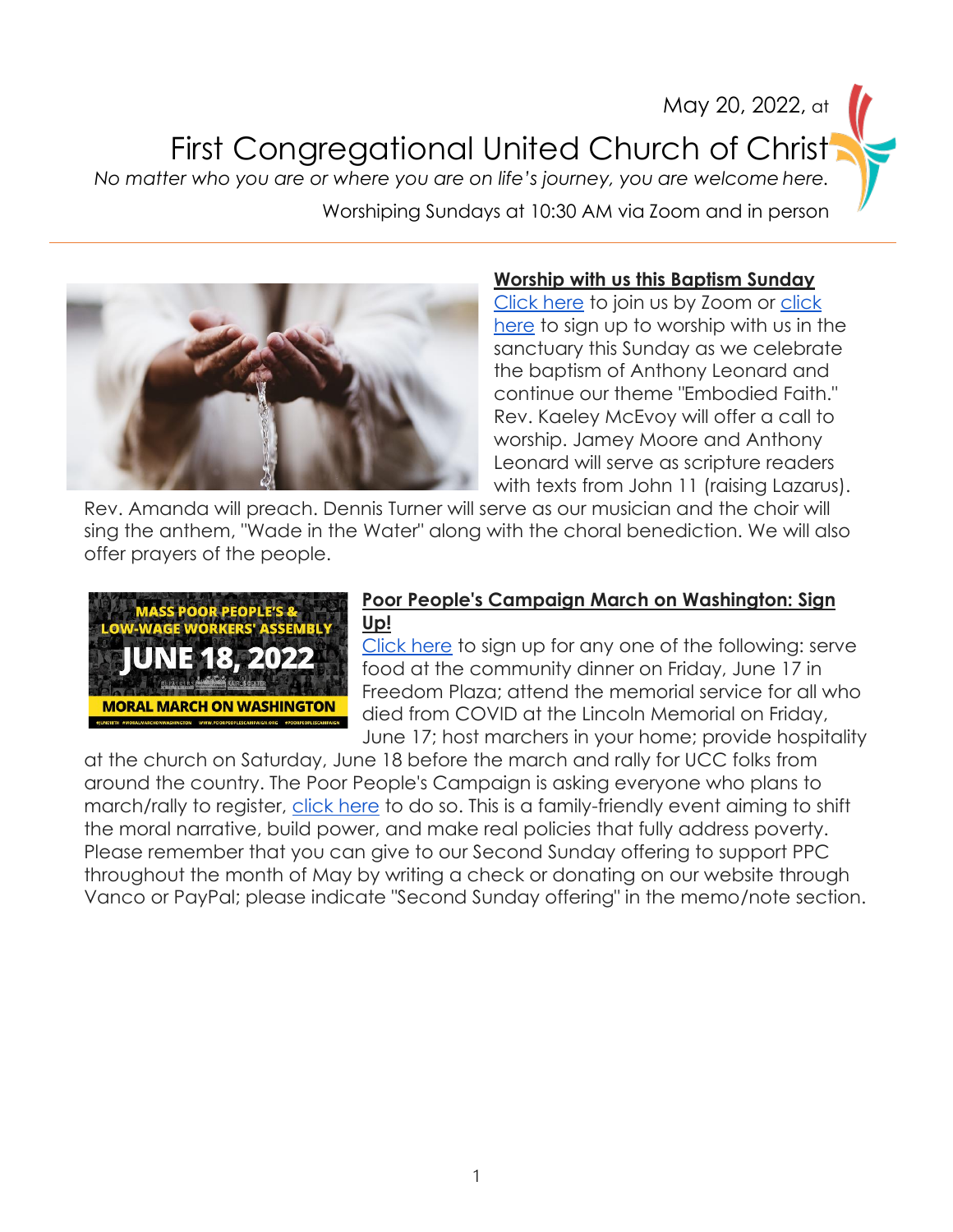



## **DEMOCRACY UNDER ATTACK Voting Rights & the 2022 Elections**

## **Saturday May 21st 9:30am-12pm**

**Rev. Dr. Stephen G. Ray Jr. Preacher**

#### *Hosted at Peoples Congregational UCC, Washington DC*

**RSVP Now at [https://bit.ly/May21Democracy](https://bit.ly/May21-Democracy) (Online & In-Person)**

Join us for a denomination-wide pre-event to the Mass Poor People's & Low-Wage Workers' Assembly & Moral March on Washington & to the Polls June 18th in Washington D.C. UCC justice leaders, clergy and local churches will gather for worship,learn from civil rights leaders about the state of our democracy, voting rights and what is at stake in the November elections, and get prepared to stand side-byside with poor people and low-wage workers to demand real change on June 18th. There is no moral cause more urgent right now than protecting our democracy and advancing the right to vote. Every justice cause is impacted by whether citizens can participate fully, fairly and freely in elections. Coming together as a people of faith to organize and fight for justice, we will work to safeguard our nation against authoritarianism and move closer to a true democracy. We look forward to your participation.

*Organized in partnership with the Washington DC Office of the UCC Justice & Local Church Ministries*





**CENTRAL ATLANTIC CONFERENCE** UNITED CHURCH OF CHRIST God is still speaking,

### **Spring Congregational Meeting May 22, 2022**

Council warmly invites you all to attend our Spring Meeting which will be held after our Sunday Morning service on May 22nd. Like our services, this will be a hybrid meeting with both Sanctuary and Zoom attendees. An agenda will be available by May 15th. One item will be our initial steps into living the findings of our Racial Justice Audit. Your attendance

and input at our three yearly Congregational Meetings allows us to determine how we live our faith and enact the policies to make this happen. We value the presence of each and every one of you on the 22nd.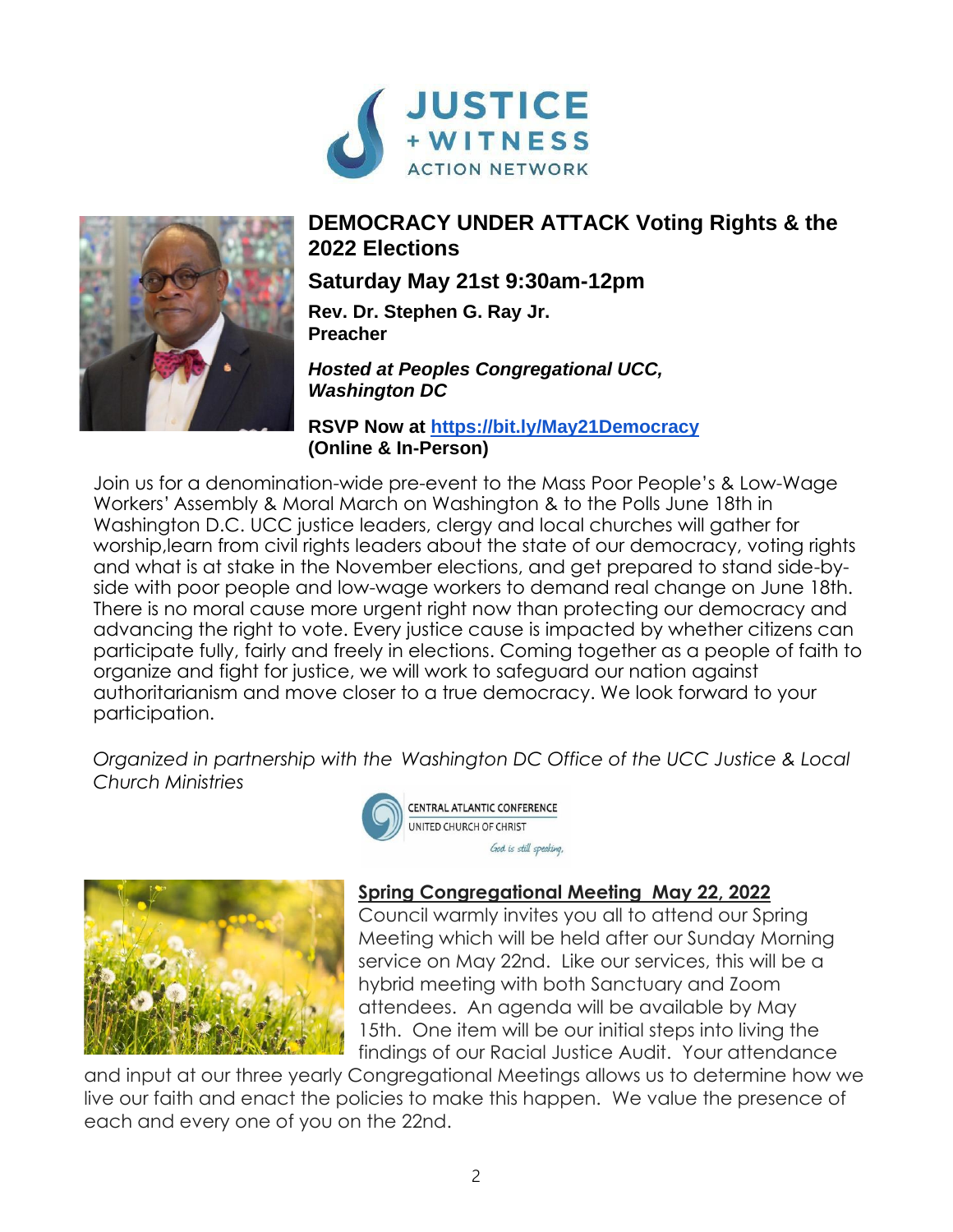



#### **Hybrid Worship Update: Seeking Volunteers**

Following thoughtful conversation with our Zoom Moderator team, Council, and Worship Commission, beginning in June we will move pre-recorded content and remote worship leadership (such as scripture readers or liturgists) to the first two Sundays of the month. For the remaining 2-3 Sundays, our service will still be accessible by Zoom, and we are seeking Zoom Coordinators to open the Zoom meeting and monitor it. Please note that most people who use Zoom fluently can serve in this capacity, and our Zoom Coordinator can volunteer either from the sound booth (in

the sanctuary) or from the comfort of their home. This allows our Zoom Moderators (who are responsible for sound checks, pre-recorded content, and spotlighting Zoom worship leaders) can volunteer at a more sustainable pace while still maintaining our commitment to hybrid worship and the Zoom platform. If you would like to volunteer to serve as a Zoom Coordinator, please email Rev. Amanda who will share the schedule for sign-ups and connect you to a basic how-to.



#### **Seeking Scripture Readers and Liturgists**

We are in need of a scripture reader this Sunday as well as scripture readers and liturgists for the Sundays between now and Pentecost on June 5. [Click](https://docs.google.com/document/d/1TB90LJ0MT-_-TsiMbe9yLN7TK6KscgK75L7d0q0RQUU/edit?usp=sharing) here to sign up; you can lead by Zoom or in person. Or, if you have trouble using Google docs, just email me back with a date that works for you and I will get you signed up quickly. Your voice and participation enrich our worship experience as a community! Thank you for your consideration.



#### **Wanted: Ushers!**

Perks:

- ➢ Access, access, access—to the "brick-andmortar" version of church
- ➢ Seeing fellow members and friends in person
- $\triangleright$  The fun of directing crowds (sizes may vary)
- ➢ Checklists—who doesn't love a good checklist?!
- ➢ Some semblance of what was and what will be
- ➢ Not Zoom

 If interested, please sign up using this link: <https://www.signupgenius.com/go/10C0A4FAAA72AA1FF2-first1>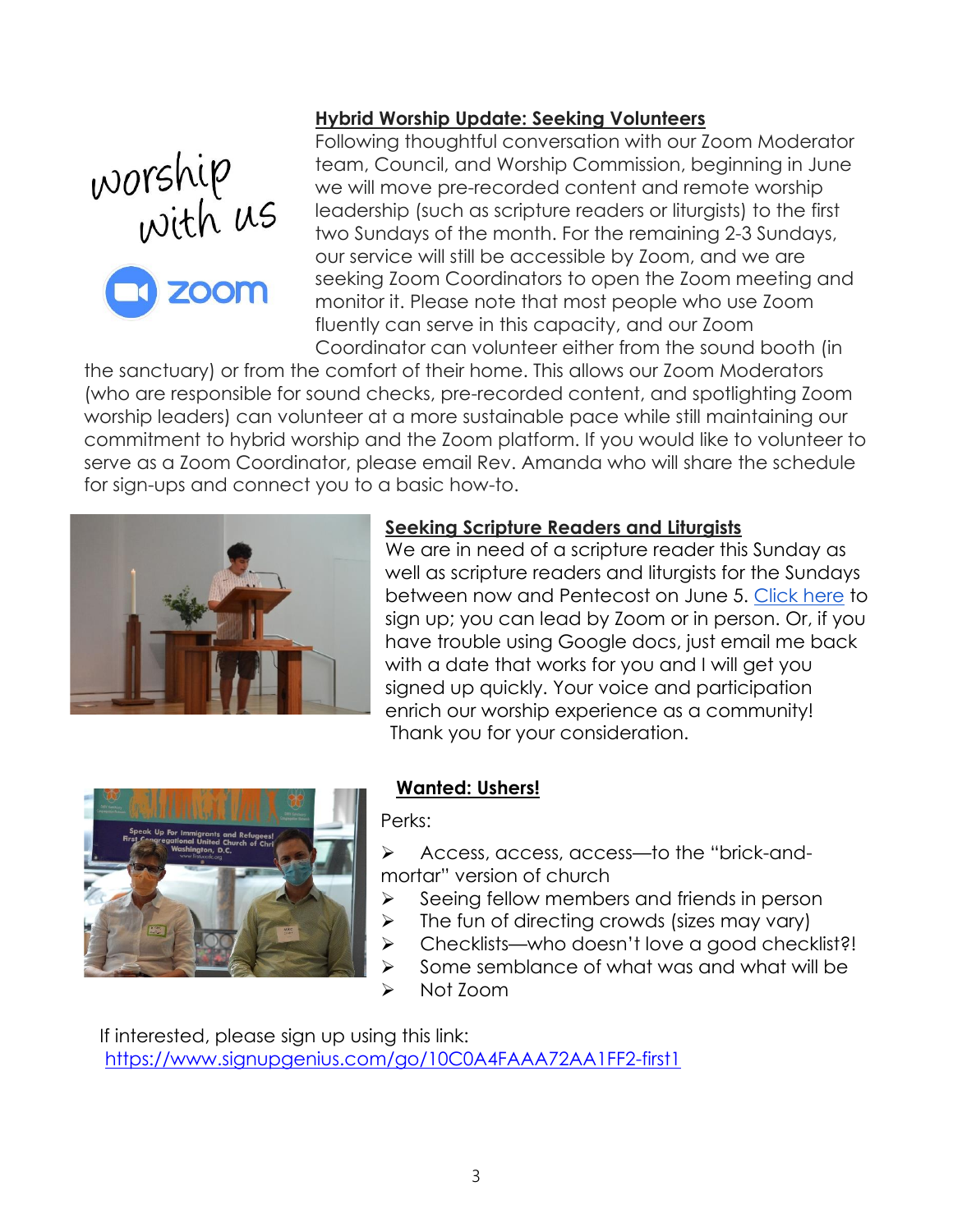

.

**Sanctuary Committee Invites Gifts of Time & Treasure Perhaps you have heard about** m**igrants being bused from Texas to the DMV** by Governor Abbott**.** There have been 18 buses so far carrying hundreds of people, including children and infants. **The DMV community has shown up to receive every single bus to support our new neighbors.** It is a grassroots effort by community orgs, mutual aid groups and individuals. *It is a huge undertaking and an expensive one.* Here's how you can help: **Donate:** [Paypal](https://sanctuarydmv.us15.list-manage.com/track/click?u=71c0ba2ff2e1300d1fecf4aed&id=e344de1854&e=557a974eed) (preferred)

or [venmo](https://sanctuarydmv.us15.list-manage.com/track/click?u=71c0ba2ff2e1300d1fecf4aed&id=ffbcaed94c&e=557a974eed) @SanctuaryDMV with "Texas Solidarity" in the memo **Purchase:** Order supplies of the wishlist, it is updated daily: [bit.ly/TXsolidaritysupplies](https://sanctuarydmv.us15.list-manage.com/track/click?u=71c0ba2ff2e1300d1fecf4aed&id=b9cba10367&e=557a974eed) **In-kind donations:** Drop off supplies at the [The Outrage on 14th St NW](https://sanctuarydmv.us15.list-manage.com/track/click?u=71c0ba2ff2e1300d1fecf4aed&id=31e9c3366c&e=557a974eed) during business hours with a note "for Texas solidarity". Adult clothing in all sizes for all genders: underwear, socks, t-shirts, pants, skirts, sweaters, hoodies, sweatpants, coats, shoes For children: Kids and infant clothing and shoes of all types, diapers all sizes, toys!!! Kids need comfort objects. These are essential. Please no glitter. **Volunteer:** [bit.ly/dcmigrantsupport22](https://sanctuarydmv.us15.list-manage.com/track/click?u=71c0ba2ff2e1300d1fecf4aed&id=e8e089a27a&e=557a974eed) House people - biggest need Greet people as they arrive and help with intake, provide transportation, provide interpretation, and sort donations. *You can follow @FreeThemAllVA and/or @SanctuaryDMV on twitter or instagram to stay updated on needs.* Please contact Jamey Moore at 202-491-7164 or jamesforevermoore@gmail with questions. As always thank you for your generous support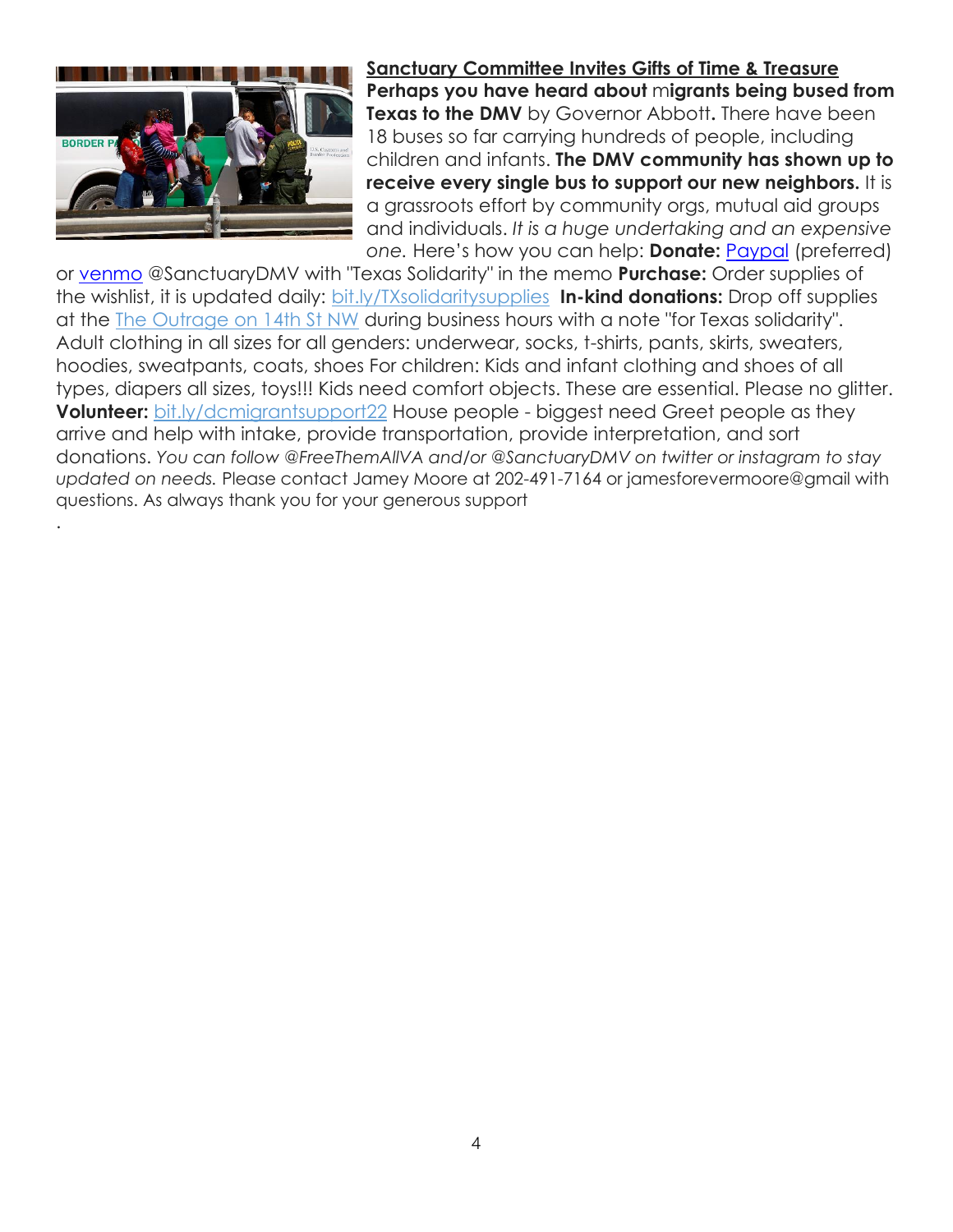## **Prayer List**

Prayers of joy as we welcome Robin Skye, beloved child of God, born to Emily Laing & Allison Truhlar Prayers of comfort for the family and friends of Peg Lorenz, following her death. Prayers of healing for Rose Berman following surgery. Prayers of comfort for Priscilla Waters and her family following the death of her grand-niece Janiya. Prayers of comfort for the family of LaTayna Purnell following the death of her father. Prayers of support for Andre, the mother of Scott Prentice, as she battles leukemia. Prayers of healing for Liz and Lance Warren. Prayers of mercy for the people of Afghanistan and Afghan families resettling in the U.S. Prayers for Monte Hillis and her husband Bert, as she faces the rapid onset of dementia. Prayers of peace and liberation for Ukraine, Nicaragua, Cuba, and Haiti. Byron Adams' niece, Valerie, undergoing treatment for breast cancer. All those who mourn the loss of a beloved one. Families struggling to eat and make ends meet. People's UCC, our sibling congregation. Emmanuel Okorie-Dunn and Ellen Bushmiller, who serve as nurses. Rev. Laura Johnson and Rev. Diana Gomez de Molina, who serve as chaplains.